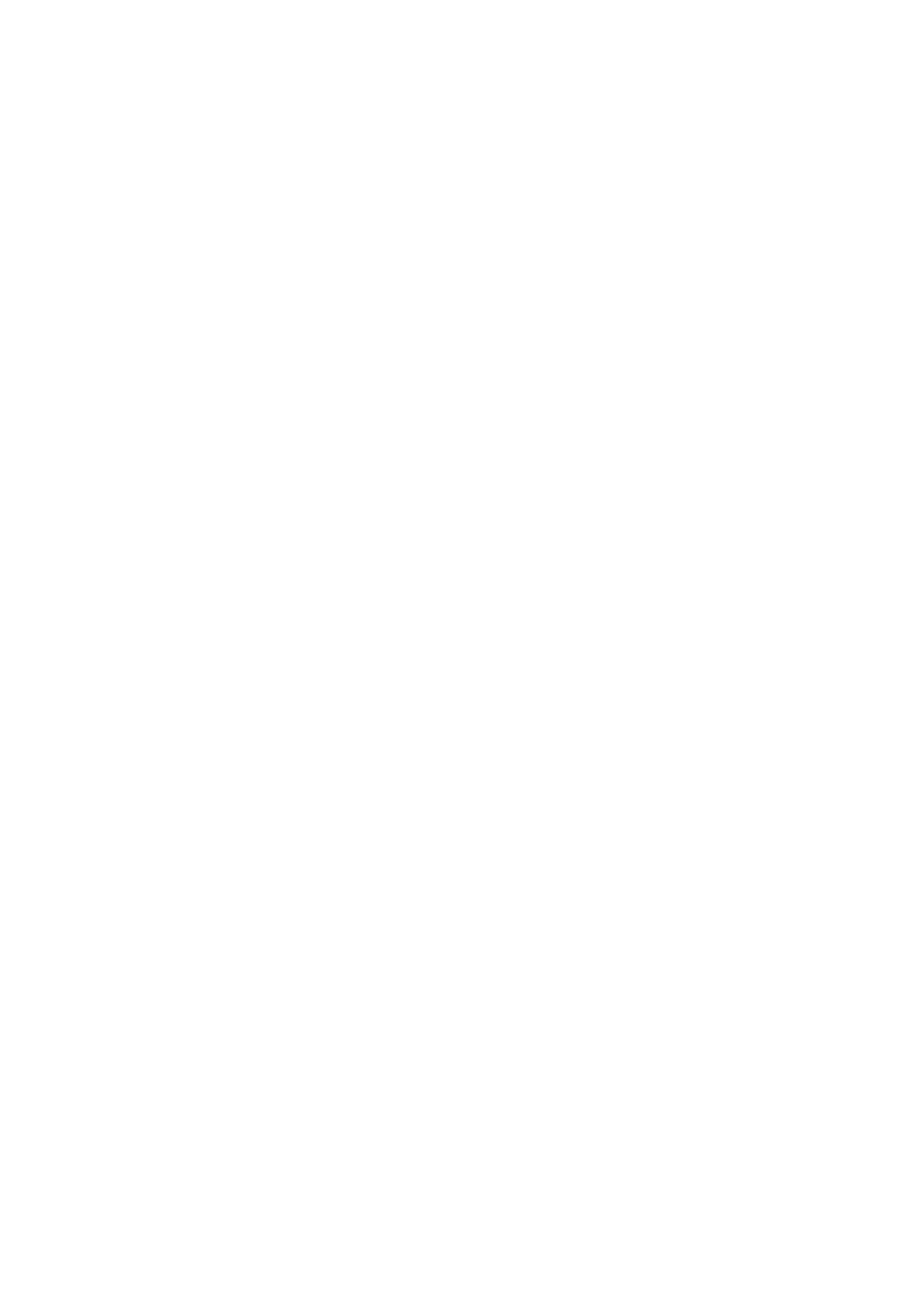

# **DRAFT STATES OF JERSEY POLICE FORCE (CONSEQUENTIAL AMENDMENTS) (JERSEY) REGULATIONS 201-**

## **REPORT**

The remaining Articles of the States of Jersey Police Force Law 2012 ('the 2012 Law') are to be brought into force on 1st August 2014 by the Draft States of Jersey Police Force Law 2012 (Appointed Day) (No. 2) Act 201- (*see* P.86/2014). As a consequence, it is necessary to amend certain enactments.

The Police Force (Jersey) Law 1974 ('the 1974 Law') will no longer apply to the States of Jersey Police Force, only the Honorary Police. Therefore, it is necessary to remove reference to the 1974 Law in certain enactments.

Similarly, the provisions in the 1974 Law establishing the Port Control Unit are repealed by the 2012 Law. Therefore, the amendments also remove references in enactments to the Port Control Unit.

#### **Financial and manpower implications**

There are no financial or manpower implications for the States arising from the adoption of these draft Regulations.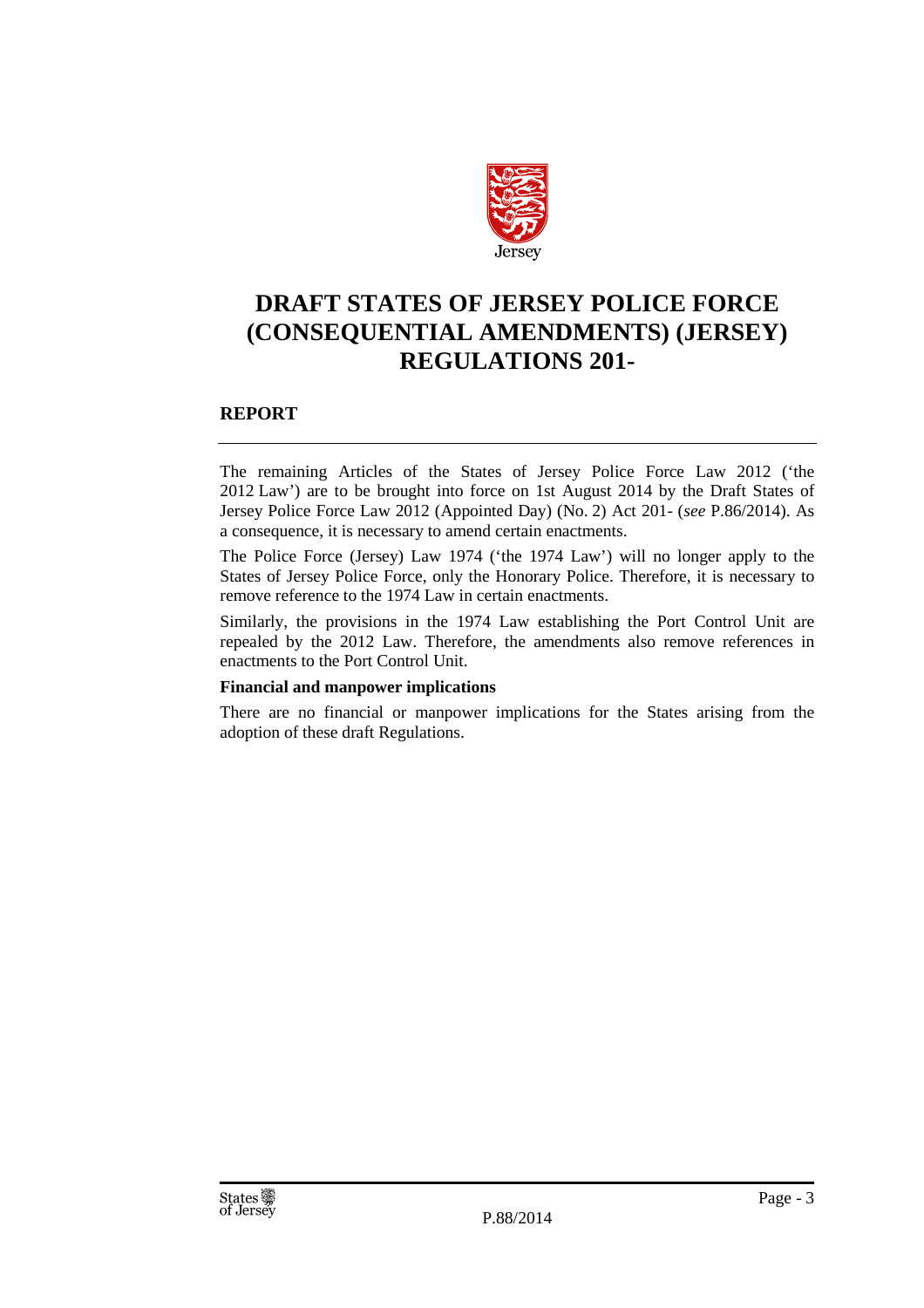# **Explanatory Note**

These Regulations amend certain enactments consequential upon the coming into force of the remaining provisions of the States of Jersey Police Force Law 2012 ("2012 Law") and are made under Article 31 of that Law. Certain provisions came into force on 24th July 2013 by an Appointed Day Act. It is intended that a further Appointed Day Act will bring into force all the remaining provisions on 1st August 2014.

The amendments made by these Regulations remove references in enactments to the Police Force (Jersey) Law 1974 ("1974 Law") as this Law will no longer apply to the States of Jersey Police Force but to the Honorary Police only. The amendments also remove references in enactments to the Port Control Unit as the provisions in the 1974 Law establishing the Port Control Unit are repealed by the 2012 Law.

These Regulations come into force on the same day as Article 31 of the 2012 Law comes into force.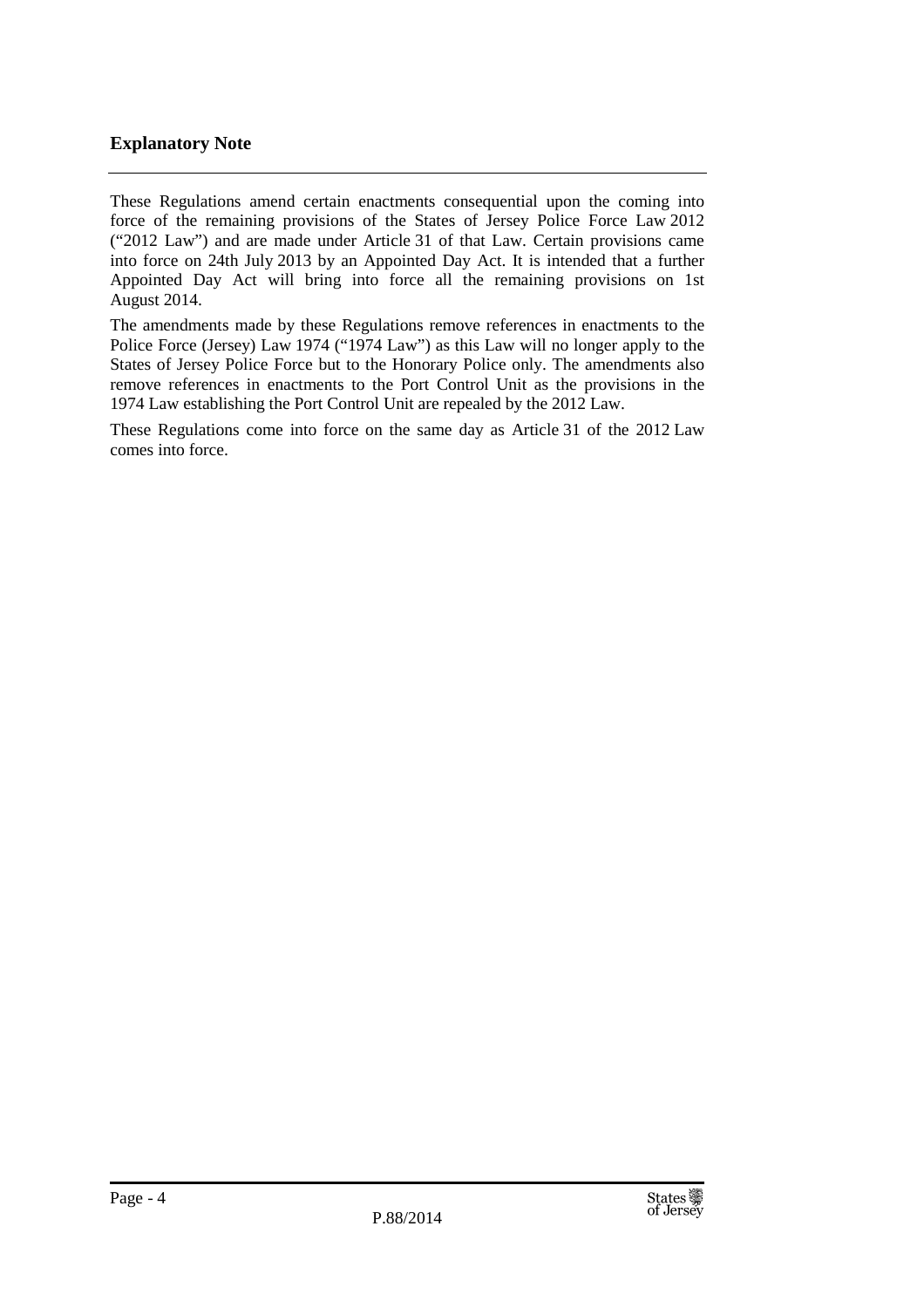

# **DRAFT STATES OF JERSEY POLICE FORCE (CONSEQUENTIAL AMENDMENTS) (JERSEY) REGULATIONS 201-**

# **Arrangement**

# **Regulation**

| 1              | Motor Vehicles (International Circulation) (Jersey) Regulations 19587 |  |
|----------------|-----------------------------------------------------------------------|--|
| $\overline{2}$ | Motor Vehicle Registration (General Provisions) (Jersey) Order 19937  |  |
| 3              |                                                                       |  |
| 4              | Rehabilitation of Offenders (Exceptions) (Jersey) Regulations 20029   |  |
| 5              |                                                                       |  |
|                |                                                                       |  |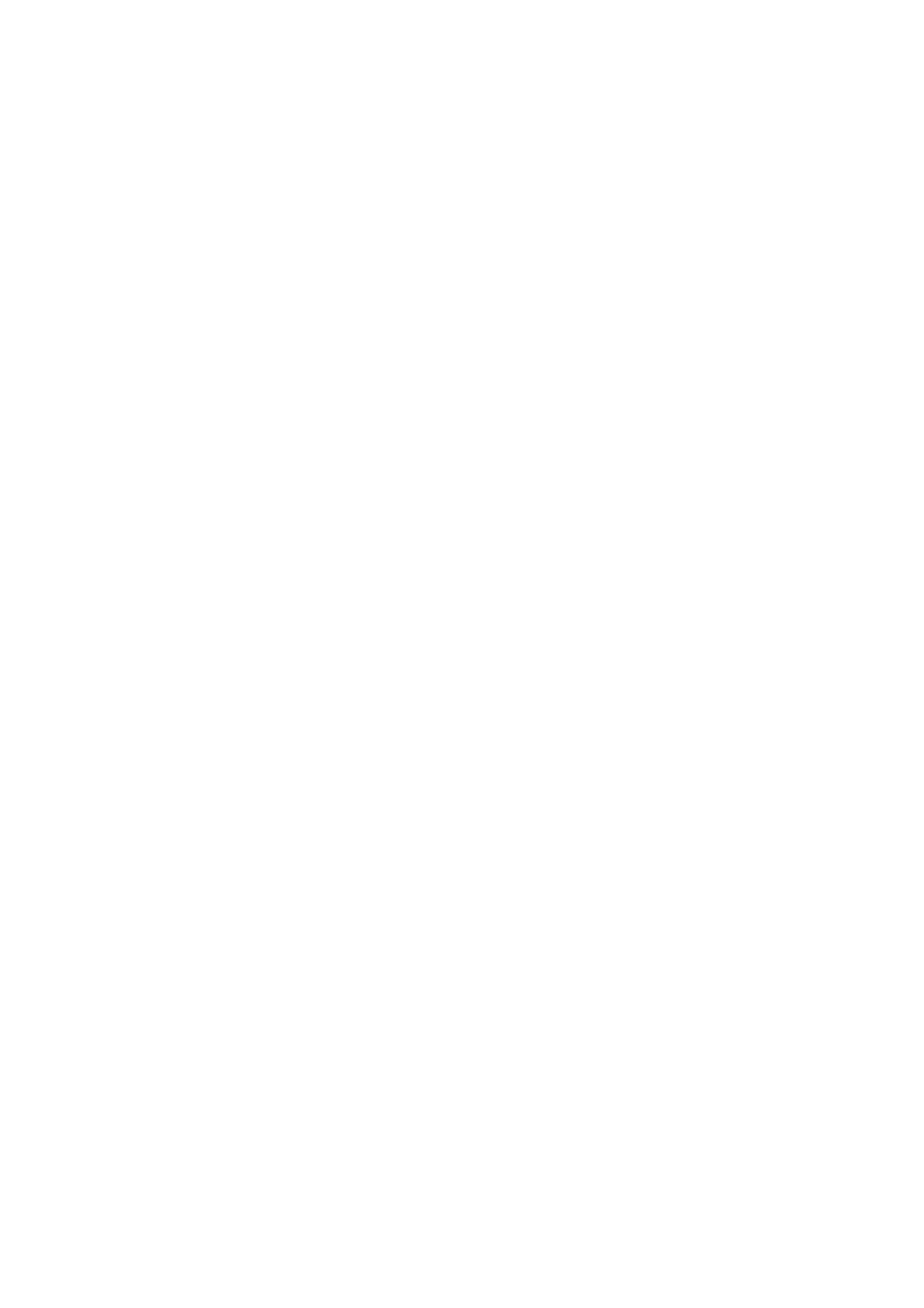

# **DRAFT STATES OF JERSEY POLICE FORCE (CONSEQUENTIAL AMENDMENTS) (JERSEY) REGULATIONS 201-**

*Made [date to be inserted] Coming into force* [date to be inserted]

**THE STATES**, in pursuance of Article 31 of the States of Jersey Police Force Law 2012<sup>1</sup>, have made the following Regulations  $-$ 

## **1 Motor Vehicles (International Circulation) (Jersey) Regulations 1958**

In Regulation 4(1) of the Motor Vehicles (International Circulation) (Jersey) Regulations 1958<sup>2</sup> the definition "police officer" shall be deleted.

## **2 Motor Vehicle Registration (General Provisions) (Jersey) Order 1993**

In the Motor Vehicle Registration (General Provisions) (Jersey) Order  $1993<sup>3</sup> -$ 

- (a) in Article 19(1) the words "within the meaning of the Police Force (Jersey) Law 1974" shall be deleted; and
- (b) in Article 33(1) the words "within the meaning of the Police Force (Jersey) Law 1974" shall be deleted.

## **3 Police (Complaints and Discipline Procedure) (Jersey) Order 2000**

- (1) In this Regulation "Order" means the Police (Complaints and Discipline Procedure) (Jersey) Order 2000<sup>4</sup>.
- (2) In Article 1 of the Order in the definition "member concerned" the words "or port control officer" shall be deleted.
- (3) In Article 2(2) of the Order
	- (a) after the words "A member of the Force" the words "or port control officer" shall be deleted;
	- (b) for the words "Force or port control officer's" there shall be substituted the word "Force's".
- (4) In Article 4 of the Order –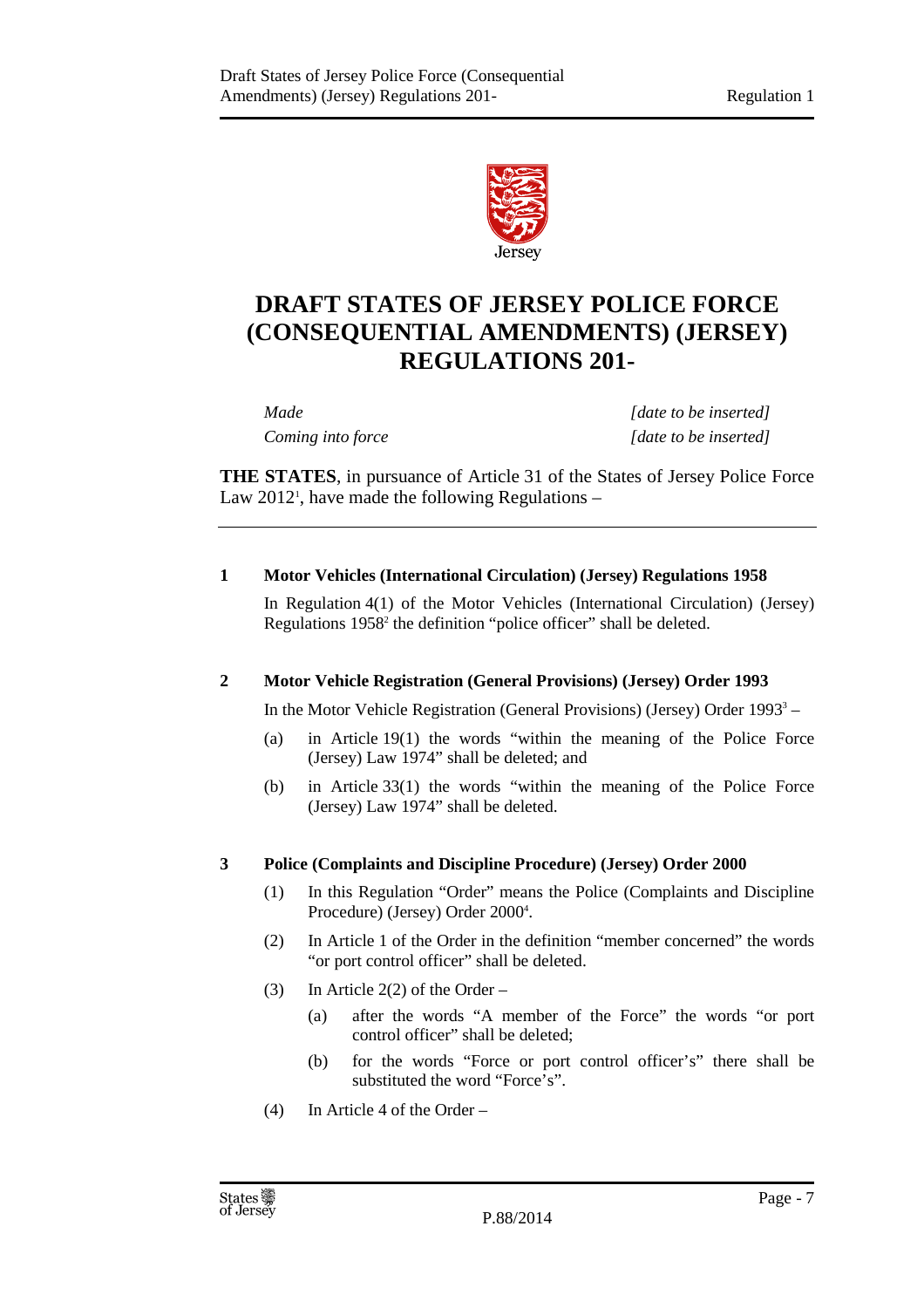- (a) in paragraph  $(1)(a)$  and  $(b)$  the words "or port control officer" shall be deleted;
- (b) in paragraph (1) for the closing words "the Chief Officer" up to and including the words "Port Control Unit" there shall be substituted the words "the Chief Officer may suspend him or her from membership of the Force and from his or her office of constable";
- (c) in paragraph (4) the words "or the 1983 Order, as the case may be," shall be deleted;
- (d) in paragraph (6) the words "or the 1983 Order, as the case may be," shall be deleted;
- (e) in paragraph (9) the words ", and '1983 Order' means the Port Control Unit (General Provisions) (Jersey) Order 1983" shall be deleted.
- (5) In Article 6(1) of the Order the words "or port control officer" shall be deleted.
- (6) In Article 11(1) and (2) of the Order the words "or port control officer" each time they appear shall be deleted.
- (7) In Article 14(2)(a) of the Order the words "or port control officer" shall be deleted.
- $(8)$  In Article 29 of the Order
	- (a) in paragraph (1)(a) and (b) the words "or Port Control Unit" shall be deleted;
	- (b) in paragraph (4) the words "or Port Control Unit" shall be deleted.
- (9) In Article 30(a)(i) of the Order the words "or Port Control Unit" shall be deleted.
- (10) In Article 32 of the Order
	- (a) in paragraph (1) the words "and port control officers" shall be deleted;
	- (b) in paragraph (2) the words "or port control officer" shall be deleted.
- (11) In Article 41 of the Order
	- (a) in paragraph (2) the words "or Port Control Unit" and "or in the Port Control Unit" shall be deleted;
	- (b) in paragraph (3) the words "or Port Control Unit" shall be deleted.
- (12) In Article 42 of the Order
	- (a) in paragraph  $(1)$ 
		- (i) the words "or port control officer" shall be deleted, and
		- (ii) for the words "force or port control officer's" there shall be substituted the word "force's":
	- (b) in the opening words of paragraph (2) the words "or port control officer" shall be deleted;
	- (c) in paragraph  $(2)(a)$  for the words "Force or port control officer's" there shall be substituted the word "Force's".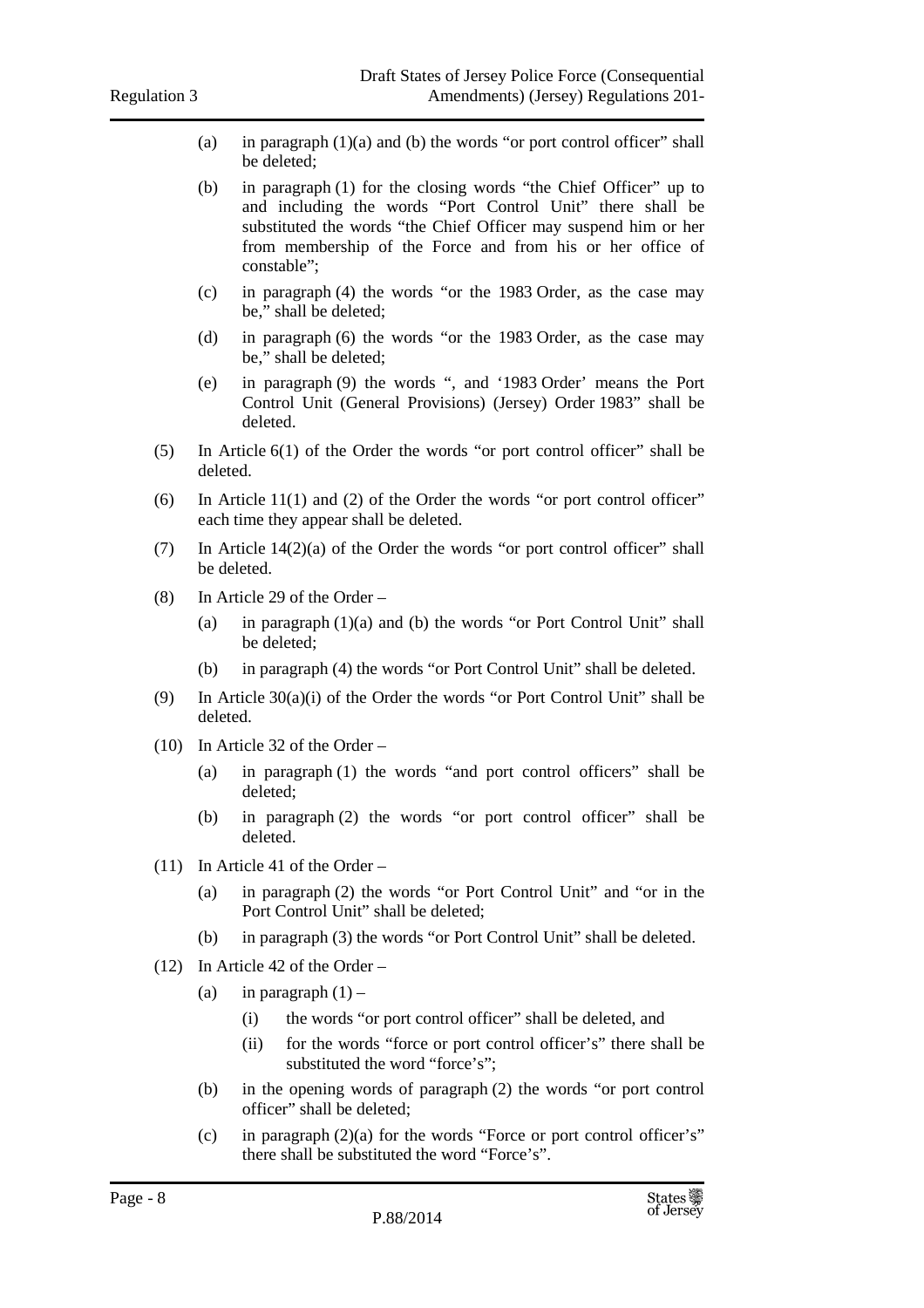- (13) In Schedule 1 to the Order
	- (a) in paragraph 1 the words "and port control officers" shall be deleted;
	- (b) in paragraph 7 the words "or, in the case of a port control officer, the Port Control Unit (General Provisions) (Jersey) 1983" shall be deleted;
	- (c) in paragraph 8 the words "or Port Control Unit" shall be deleted each time those words appear;
	- (d) in paragraph 13 the words "or Port Control Unit" shall be deleted.

## **4 Rehabilitation of Offenders (Exceptions) (Jersey) Regulations 2002**

Regulation  $6(1)(c)$  of the Rehabilitation of Offenders (Exceptions) (Jersey) Regulations 2002<sup>5</sup> shall be deleted.

#### **5 Citation and commencement**

These Regulations may be cited as the States of Jersey Police Force (Consequential Amendments) (Jersey) Regulations 201- and shall come into force on the same day that Article 31 of the States of Jersey Police Force Law 2012<sup>6</sup> comes into force.